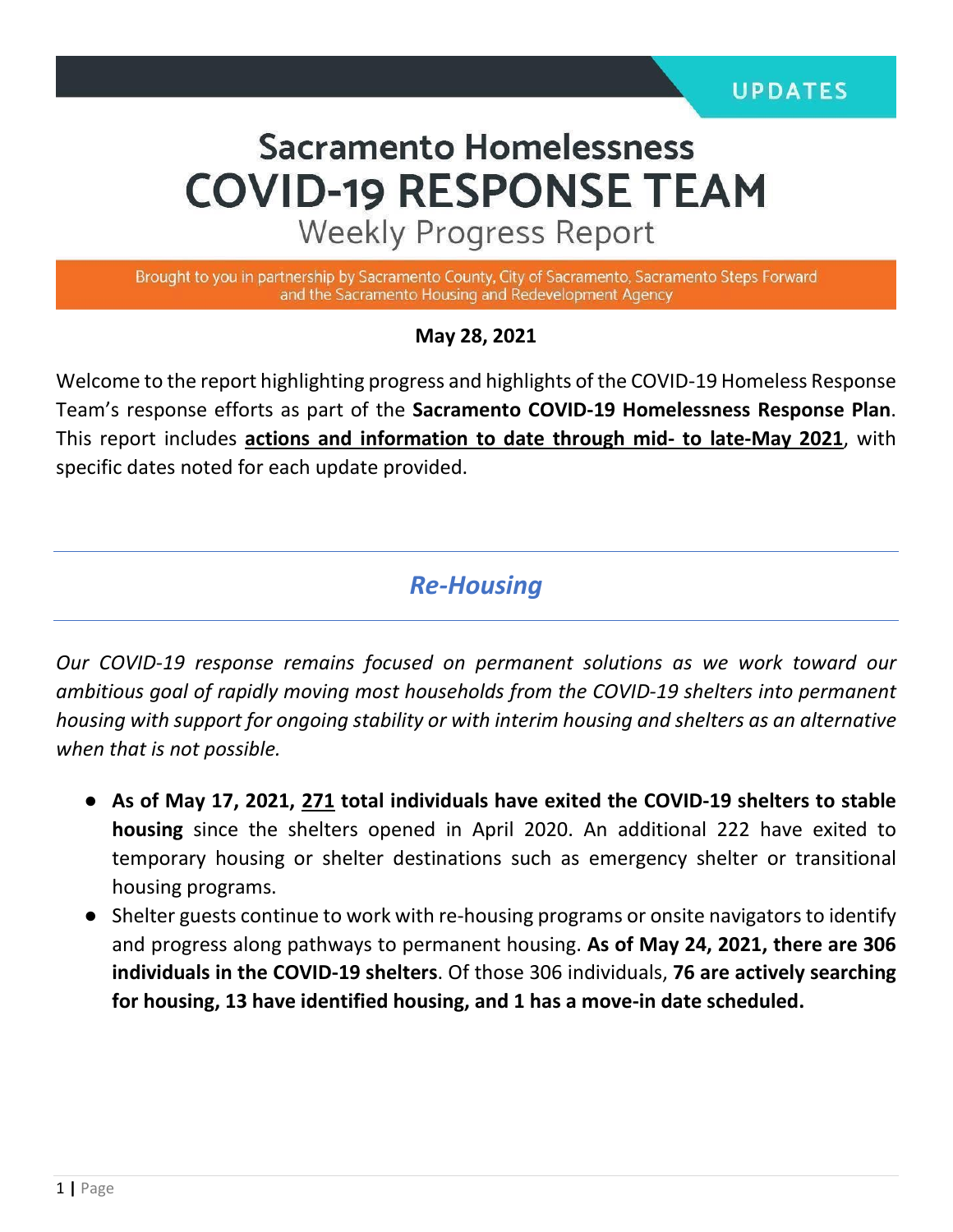

*Note: "Preparing for Housing" includes critical steps such as collecting needed documentation or preparing other information necessary to establish eligibility for certain housing programs and resources or to increase the likelihood of successful applications for private market housing, among other things. Providers and navigators work directly with clients to support these activities.*

Support for re-housing providers working with clients in COVID-19 shelters continues to assist providers to accelerate and monitor progress toward housing, including ongoing, regular case conferencing by program and bi-weekly meetings of Program Leads and providers.

**We have recently launched a new weekly cross-program case conferencing to discuss priority clients and brainstorm solutions to persistent client-specific challenges.**



- Action-oriented discussions convened and facilitated by Rehousing Team Leads and a HUD technical assistance provider
- Primary Goals: Break barriers to housing progress and identify action steps to move someone to the next phase of the housing process
- Attendees include: Program Leads, COVID shelter on-site supervisor, case workers of rehousing clients prioritized for discussion, and outreach workers and navigators
- Clients are identified as high priority at program-specific case conferences and submitted ahead of time by case workers each week for discussion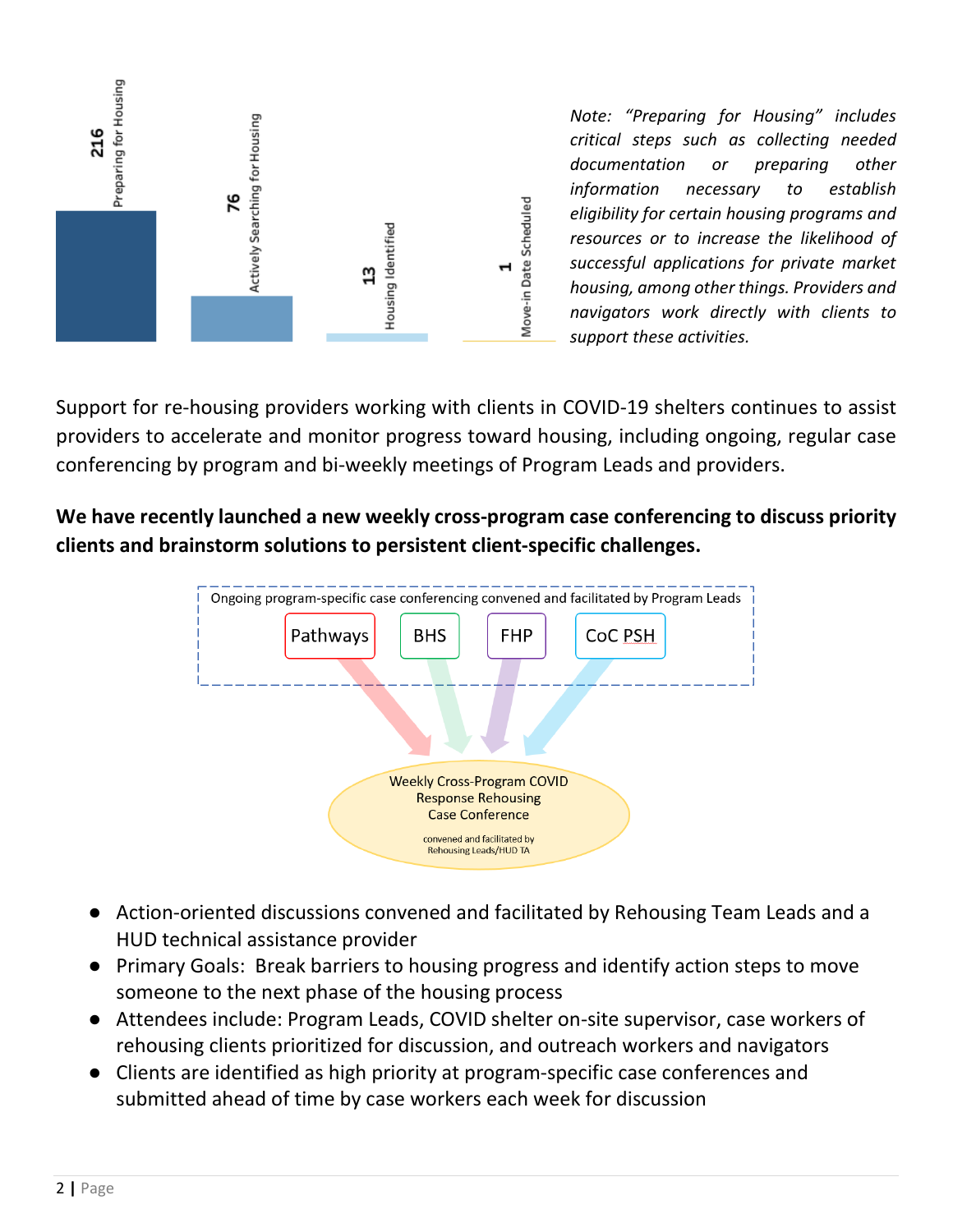## *Isolation/Quarantine*

*As an emergency response to COVID-19, medically supported isolation care centers, and preventative quarantine care centers have been temporarily funded to provide safe places for people experiencing homelessness who are COVID+, symptomatic or otherwise highly vulnerable.*

The total number of rooms available currently and the number of individuals/households served since April 8, 2020 through May 27, 2021 are as follows:



*\*Total unduplicated individuals served since 4/8/20: 1,425.* 

## *COVID Vaccines and Testing*

#### **Vaccine Planning and Distribution**

*County Public Health is coordinating vaccine distribution for persons experiencing homelessness and is utilizing the Johnson and Johnson single-dose and the Moderna 2-dose vaccine for vaccination efforts for persons experiencing homelessness.* 

**As of May 27, 2021, a total of 1,615 vaccination doses have been administered to people experiencing homelessness** by the Public Health Department Vaccination Partnership:

- 1.271 Johnson & Johnson vaccine doses
- 344 Moderna vaccine doses

#### **Testing**